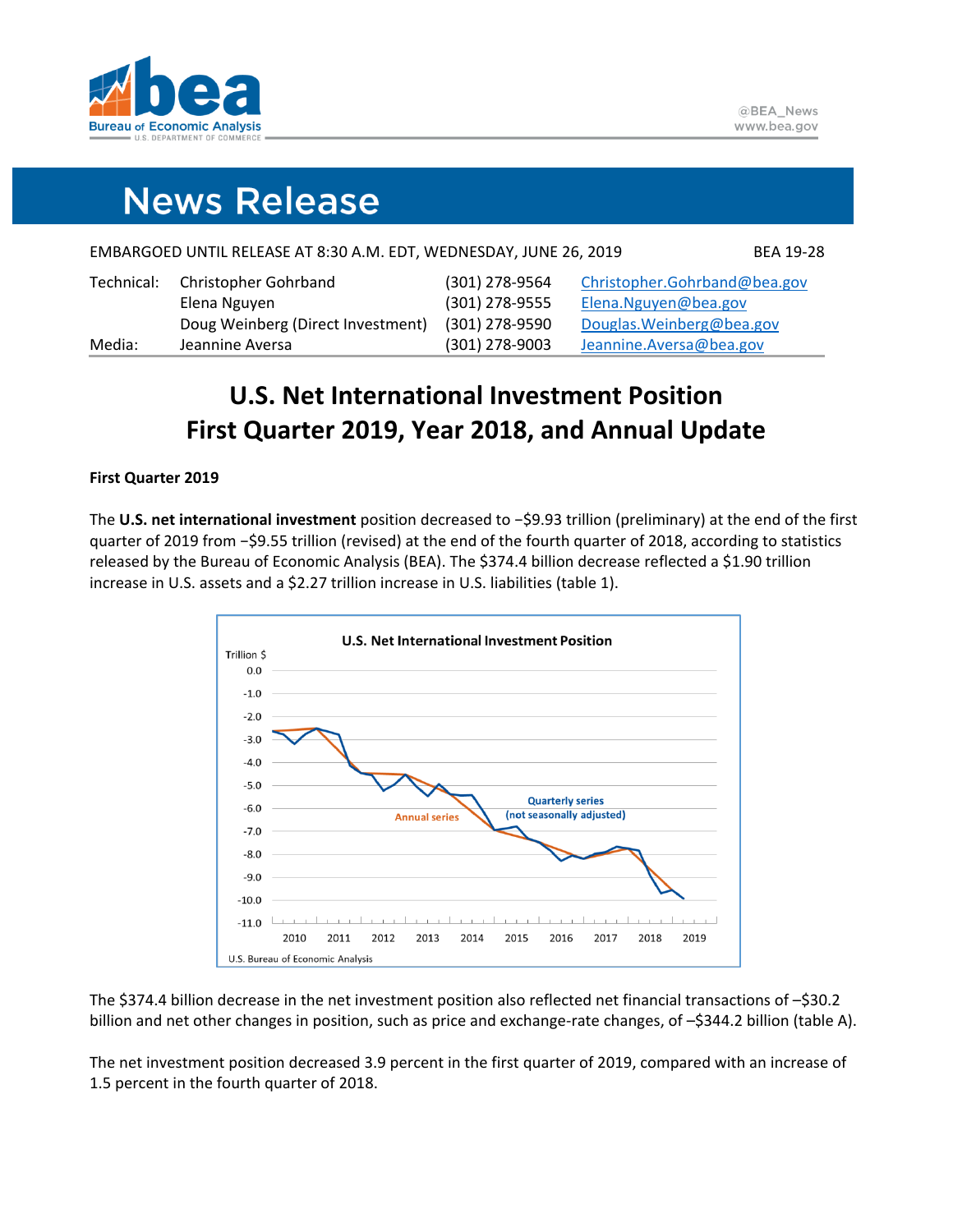



**U.S. assets** increased \$1.90 trillion to \$27.14 trillion at the end of the first quarter, reflecting increases in all major categories of assets, particularly in portfolio investment and direct investment assets.

- Assets excluding financial derivatives increased \$1.83 trillion to \$25.58 trillion. The increase resulted from financial transactions of \$157.4 billion and other changes in position of \$1.68 trillion (table A).
	- o Financial transactions reflected net U.S. acquisitions of other investment loan assets, direct investment equity assets, and foreign debt securities that were partly offset by net U.S. sales of foreign stocks.
	- $\circ$  Other changes in position were driven by foreign stock price increases that raised the equity value of portfolio investment and direct investment assets.
- Financial derivatives increased \$62.7 billion to \$1.55 trillion, reflecting an increase in single-currency interest rate contracts that was partly offset by a decrease in foreign exchange contracts.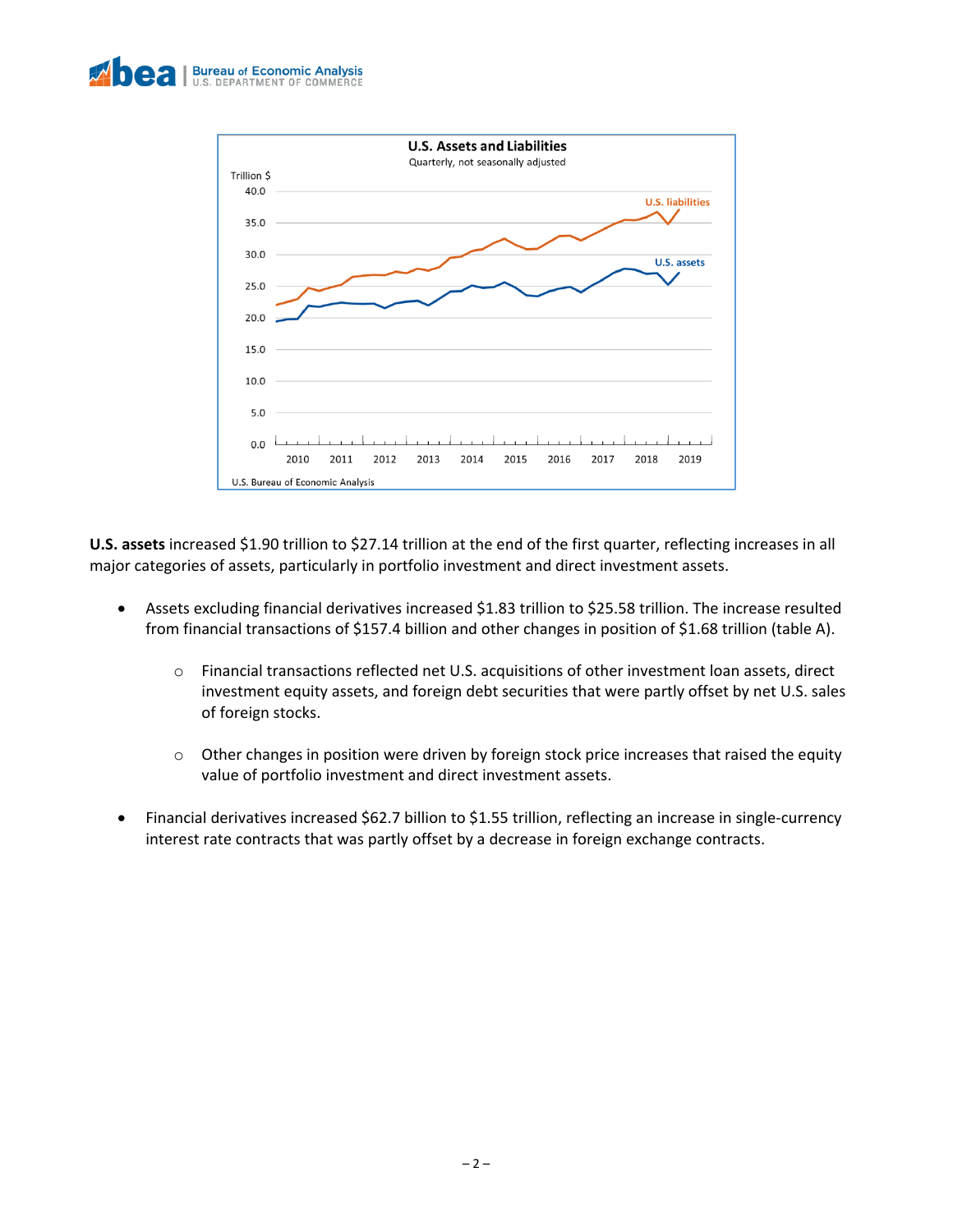

|                                                |            | Change in position in 2019:I |                  |                 |            |  |
|------------------------------------------------|------------|------------------------------|------------------|-----------------|------------|--|
|                                                | Position,  |                              | Attributable to: | Position,       |            |  |
|                                                | 2018:IV    | Total                        | Financial        | Other changes   | 2019:1     |  |
|                                                |            |                              | transactions     | in position $1$ |            |  |
| U.S. net international investment position     | $-9,554.7$ | $-374.4$                     | $-30.2$          | $-344.2$        | $-9,929.1$ |  |
| Net position excluding financial derivatives   | $-9,592.4$ | $-367.4$                     | $-8.7$           | $-358.6$        | $-9.959.8$ |  |
| Financial derivatives other than reserves, net | 37.7       | $-7.0$                       | $-21.4$          | 14.4            | 30.6       |  |
| U.S. assets                                    | 25,241.5   | 1,896.1                      | (2)              | (2)             | 27,137.6   |  |
| Assets excluding financial derivatives         | 23,749.2   | 1,833.5                      | 157.4            | 1,676.0         | 25,582.7   |  |
| Financial derivatives other than reserves      | 1,492.3    | 62.7                         | (2)              | (2)             | 1,554.9    |  |
| <b>U.S. liabilities</b>                        | 34,796.2   | 2,270.5                      | (2)              | (2)             | 37,066.7   |  |
| Liabilities excluding financial derivatives    | 33,341.6   | 2,200.8                      | 166.2            | 2,034.6         | 35,542.4   |  |
| Financial derivatives other than reserves      | 1,454.6    | 69.7                         | (2)              | (۷              | 1,524.3    |  |

### **Table A. Quarterly Change in the U.S. Net International Investment Position** Billions of dollars, not seasonally adjusted

1. Disaggregation of other changes in position into price changes, exchange-rate changes, and other changes in volume and valuation is only presented for annual statistics (see table B and table 2 in this release).

2. Financial transactions and other changes in financial derivatives positions are available only on a net basis; they are not separately available for U.S. assets and U.S. liabilities.

**U.S. liabilities** increased \$2.27 trillion to \$37.07 trillion at the end of the first quarter, reflecting increases in all major categories of liabilities, particularly in portfolio investment and direct investment liabilities.

- Liabilities excluding financial derivatives increased \$2.20 trillion to \$35.54 trillion. The increase resulted from financial transactions of \$166.2 billion and other changes in position of \$2.03 trillion (table A).
	- o Financial transactions reflected net foreign purchases of U.S. debt securities and net incurrence of direct investment equity liabilities and other investment loan liabilities. These increases in liabilities were partly offset by net foreign sales of U.S. stocks and net foreign withdrawal of deposits.
	- o Other changes in position were driven by U.S. stock price increases that raised the equity value of portfolio investment and direct investment liabilities.
- Financial derivatives increased \$69.7 billion to \$1.52 trillion, reflecting an increase in single-currency interest rate contracts that was partly offset by a decrease in foreign exchange contracts.

# **Annual Update**

The statistics in this release reflect the annual update of the U.S. net international investment position (table 3). With this update, BEA has incorporated newly available and revised source data for 2016-2018 for most statistical series. The exceptions are direct investment positions and financial transactions, for which BEA has incorporated newly available and revised survey data for 2018 only. The incorporation of updated direct investment survey data for 2016 and 2017 was delayed until 2020 because of the impact of the partial government shutdown that started in December 2018.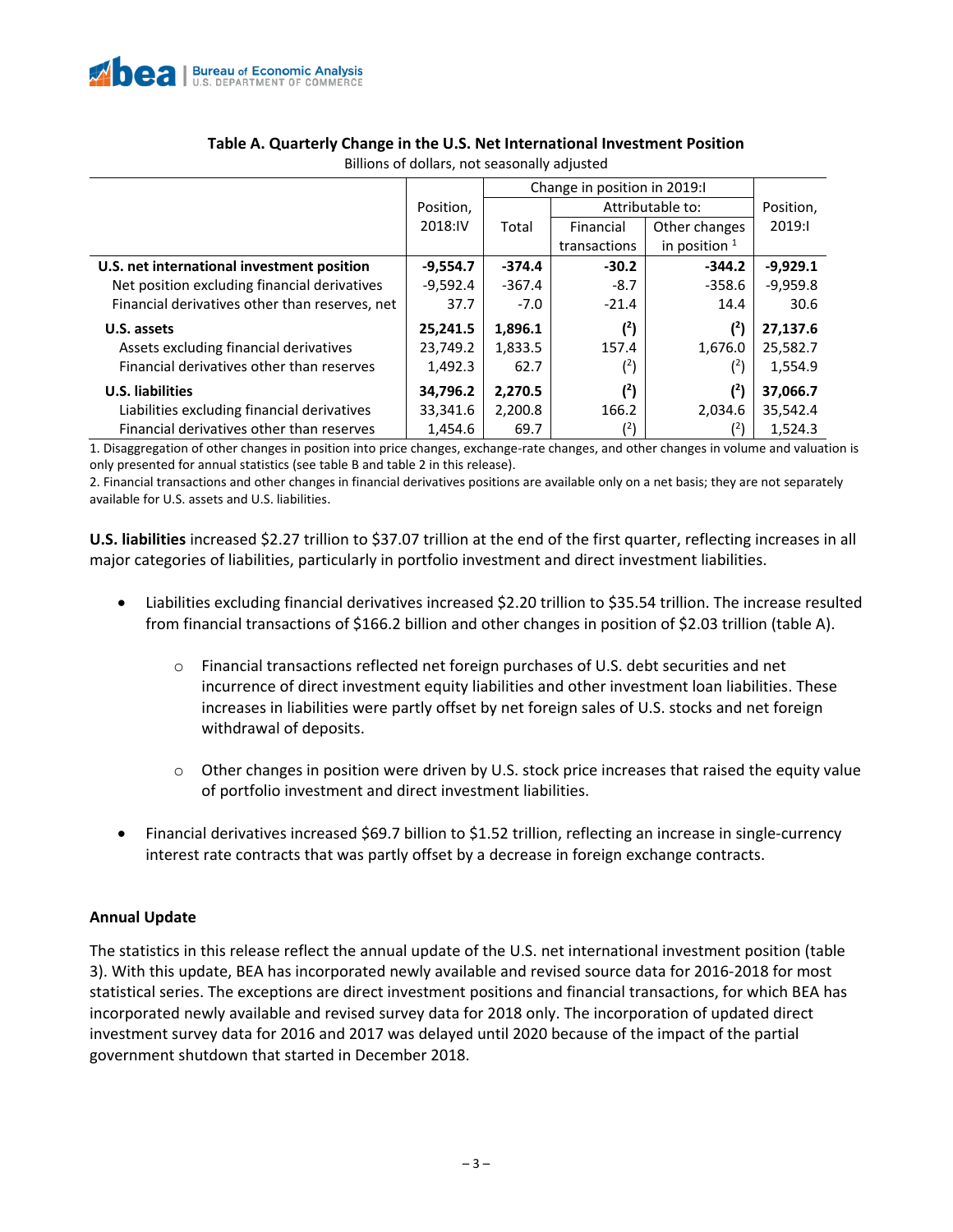

| Agency                             | Data                                                                                                                                                                                          | <b>Years affected</b> |
|------------------------------------|-----------------------------------------------------------------------------------------------------------------------------------------------------------------------------------------------|-----------------------|
| <b>BEA</b>                         | Quarterly direct investment surveys (direct investment assets and<br>liabilities)                                                                                                             | 2018                  |
|                                    | Aggregate Holdings of Long-Term Securities by U.S. and Foreign<br>Residents (portfolio investment assets and liabilities)                                                                     | 2017-2018             |
|                                    | Foreign-Residents' Holdings of U.S. Securities, including Selected<br>Money Market Instruments (portfolio investment liabilities)                                                             | 2018                  |
|                                    | U.S. Ownership of Foreign Securities, including Selected Money Market<br>Instruments (portfolio investment assets)                                                                            | 2017                  |
| U.S. Department of<br>the Treasury | Reports by Financial Institutions of Liabilities to, and Claims on, Foreign<br>Residents by U.S. Residents (portfolio investment and other investment<br>assets and liabilities)              | 2016-2018             |
|                                    | Reports of Liabilities to, and Claims on, Unaffiliated Foreign Residents<br>by U.S. Resident Non-Financial Institutions (portfolio investment and<br>other investment assets and liabilities) | 2016-2018             |
|                                    | Reports of Holdings of, and Transactions in, Financial Derivatives<br>Contracts with Foreign Residents (financial derivatives assets and<br>liabilities)                                      | 2017-2018             |

Additional information on the update to the U.S. international investment position accounts will be provided in the July issue of the *Survey of Current Business*.

# **Annual Update for 2018**

The **U.S. net international investment** position decreased to –\$9.55 trillion (revised) at the end of 2018 from –\$7.74 trillion (revised) at the end of 2017. The \$1.81 trillion decrease reflected a \$2.53 trillion decrease in U.S. assets and a \$719.9 billion decrease in U.S. liabilities (table B and table 2).

The decrease in the net investment position also reflected net financial transactions of –\$445.5 billion and net other changes in position, such as price and exchange-rate changes, of –\$1.37 trillion.

The net investment position decreased 23.4 percent in 2018, compared with an increase of 5.5 percent in 2017.

**U.S. assets** decreased \$2.53 trillion to \$25.24 trillion at the end of 2018, mostly reflecting decreases in foreign stock prices that lowered the equity value of direct investment and portfolio investment assets. The decrease in direct investment assets also reflected U.S. parent repatriation of previously reinvested earnings in response to the Tax Cuts and Jobs Act. For more information, see the box "[Effects of the 2017 Tax Cuts and Jobs Act on](#page-5-0)  [U.S. Direct Investment Assets](#page-5-0)."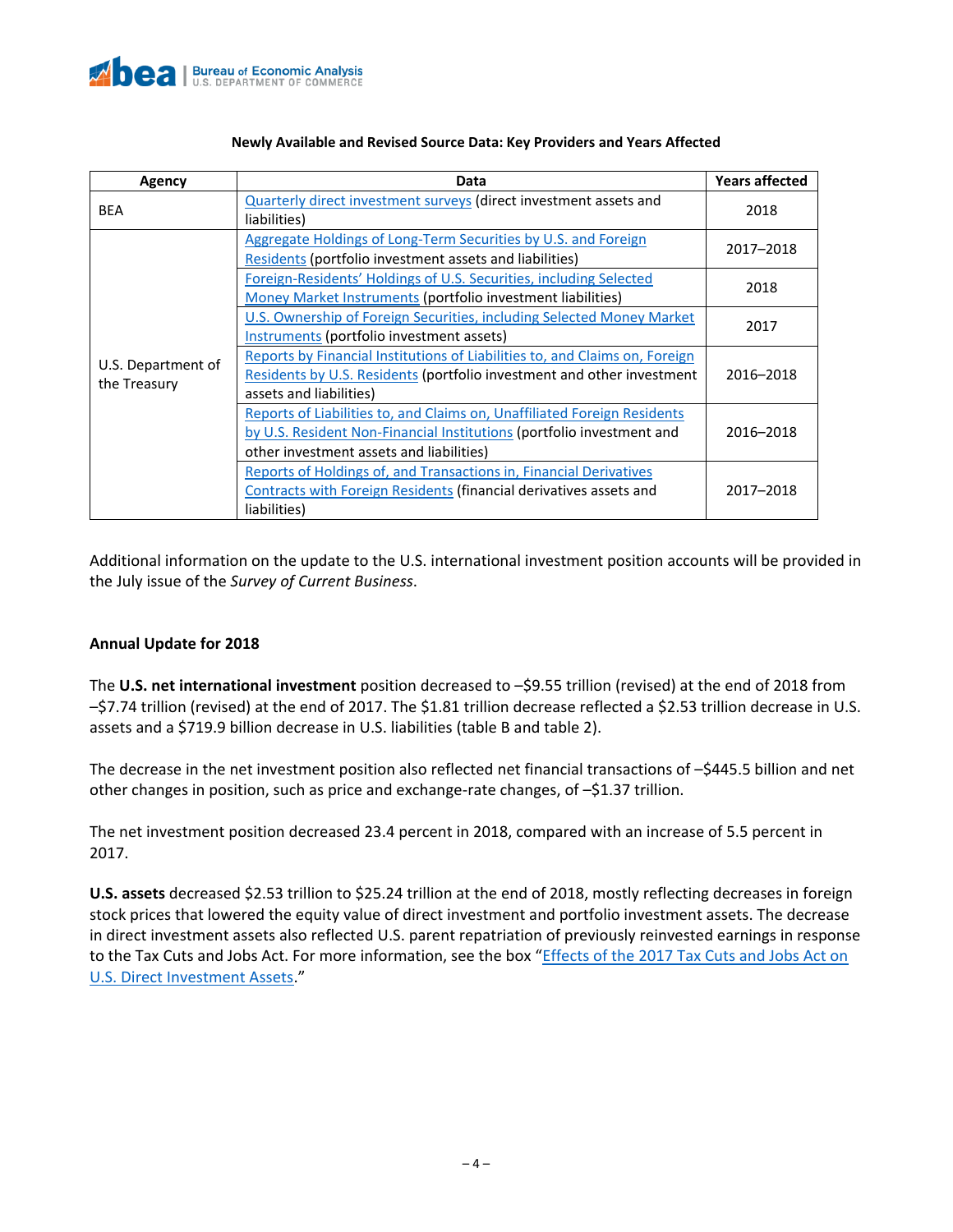

|                                |            | Change in position in 2018 |          |            |                           |          |           |            |  |  |  |
|--------------------------------|------------|----------------------------|----------|------------|---------------------------|----------|-----------|------------|--|--|--|
|                                |            |                            |          |            |                           |          |           |            |  |  |  |
|                                |            |                            |          |            | Other changes in position |          |           |            |  |  |  |
|                                | Position,  |                            | Finan-   |            |                           |          | Changes   | Position,  |  |  |  |
|                                | 2017       | Total                      | cial     |            | Price<br>changes          | Exchange | in volume | 2018       |  |  |  |
|                                |            |                            | trans-   | Total      |                           | -rate    | and       |            |  |  |  |
|                                |            |                            | actions  |            |                           | changes  | valuation |            |  |  |  |
|                                |            |                            |          |            |                           |          | n.i.e.    |            |  |  |  |
| U.S. net investment position   | -7,743.2   | $-1,811.5$                 | $-445.5$ | $-1,366.0$ | $\binom{1}{ }$            | (1)      | $(^{1})$  | $-9,554.7$ |  |  |  |
| Net position excl. derivatives | $-7,780.9$ | $-1,811.5$                 | $-424.8$ | $-1,386.8$ | $-389.9$                  | $-663.3$ | $-333.5$  | $-9,592.4$ |  |  |  |
| Financial derivatives, net     | 37.6       | (*)                        | $-20.7$  | 20.8       | $(^{2})$                  | (1       | $(^{2})$  | 37.7       |  |  |  |
| U.S. assets                    | 27,772.9   | $-2,531.4$                 | (2)      | (2)        | (2)                       | (2)      | (2)       | 25,241.5   |  |  |  |
| Assets excl. derivatives       | 26,212.0   | $-2,462.8$                 | 310.8    | $-2,773.7$ | $-2,035.9$                | $-719.0$ | $-18.8$   | 23,749.2   |  |  |  |
| <b>Financial derivatives</b>   | 1,560.8    | $-68.5$                    | (2)      | (2)        | $(^{2})$                  | (2)      | (2)       | 1,492.3    |  |  |  |
| <b>U.S. liabilities</b>        | 35,516.1   | $-719.9$                   | (2)      | (2)        | $(^{2})$                  | (2)      | (2)       | 34,796.2   |  |  |  |
| Liabilities excl. derivatives  | 33,992.9   | $-651.3$                   | 735.6    | $-1,386.9$ | $-1,646.0$                | $-55.7$  | 314.8     | 33,341.6   |  |  |  |
| <b>Financial derivatives</b>   | 1,523.2    | -68.6                      |          |            | (1)                       | 12)      |           | 1,454.6    |  |  |  |

### **Table B. Annual Change in the U.S. Net International Investment Position** Billions of dollars

(\*) Value between zero and +/- \$50 million.

1. Data are not separately available for price changes, exchange-rate changes, and changes in volume and valuation n.i.e. (not included elsewhere).

2. Financial transactions and other changes in financial derivatives positions are available only on a net basis; they are not separately available for U.S. assets and U.S. liabilities.

**U.S. liabilities** decreased \$719.9 billion to \$34.80 trillion at the end of 2018, mostly reflecting decreases in U.S. stock prices that lowered the equity value of direct investment and portfolio investment liabilities. The \$332.3 billion value recorded in changes in volume and valuation n.i.e. (not included elsewhere) for other investment loan liabilities mostly reflected improved reporting on surveys administered by the U.S. Department of Treasury; for more information see the technical note on "Improved Reporting of U.S. Loan Liabilities to [Foreign Collateralized](https://www.bea.gov/system/files/2019-06/IIP-technote-Q1-2019.pdf) Loan Obligations."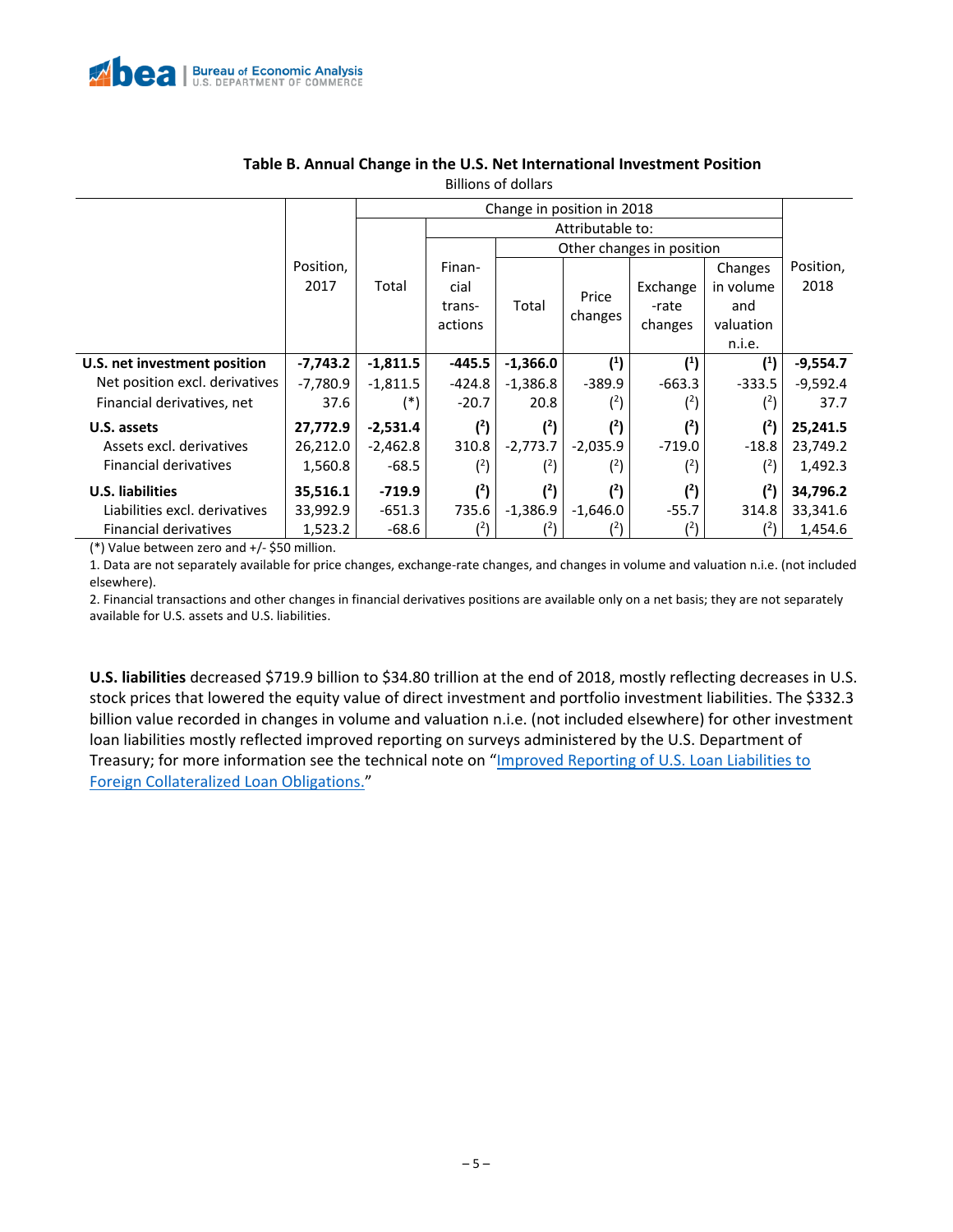

# **Effects of the 2017 Tax Cuts and Jobs Act on U.S. Direct Investment Assets**

<span id="page-5-0"></span>The earnings of foreign affiliates of U.S. multinational enterprises consist of repatriated earnings to the parent company in the United States in the form of dividends and reinvested earnings in foreign affiliates. When dividends exceed earnings in a given period, reinvested earnings (calculated as a residual) are negative, indicating a withdrawal of equity assets. In 2018, the \$151.6 billion net withdrawal of direct investment equity assets reflected reinvested earnings of −\$229.7 billion that were partly offset by net U.S. acquisition of equity other than reinvested earnings of \$78.0 billion. The net withdrawal of direct investment equity assets in 2018 reflected the repatriation of accumulated prior earnings of foreign affiliates by their U.S. parent companies as dividends, in response to the 2017 Tax Cuts and Jobs Act (TCJA), which generally eliminated taxes on repatriated earnings.

The financial transactions highlighted in this release and related income transactions are reflected in the U.S. international transactions accounts. For more information about how the TCJA affected direct investment asset and income transactions, see "[U.S. International Transactions: First Quarter](https://www.bea.gov/news/2019/us-international-transactions-first-quarter-2019-and-annual-update)  [2019 and Annual Update](https://www.bea.gov/news/2019/us-international-transactions-first-quarter-2019-and-annual-update)," which was released on June 20, 2019, and two BEA FAQs "[How are the](https://www.bea.gov/help/faq/166)  [international transactions accounts affected by an increase in direct investment dividend receipts?](https://www.bea.gov/help/faq/166)" and "[How does the 2017 Tax Cuts and Jobs Act affect BEA's business income statistics?](https://www.bea.gov/help/faq/1293)".

> Next release: September 30, 2019, at 8:30 A.M. EDT U.S. Net International Investment Position, Second Quarter 2019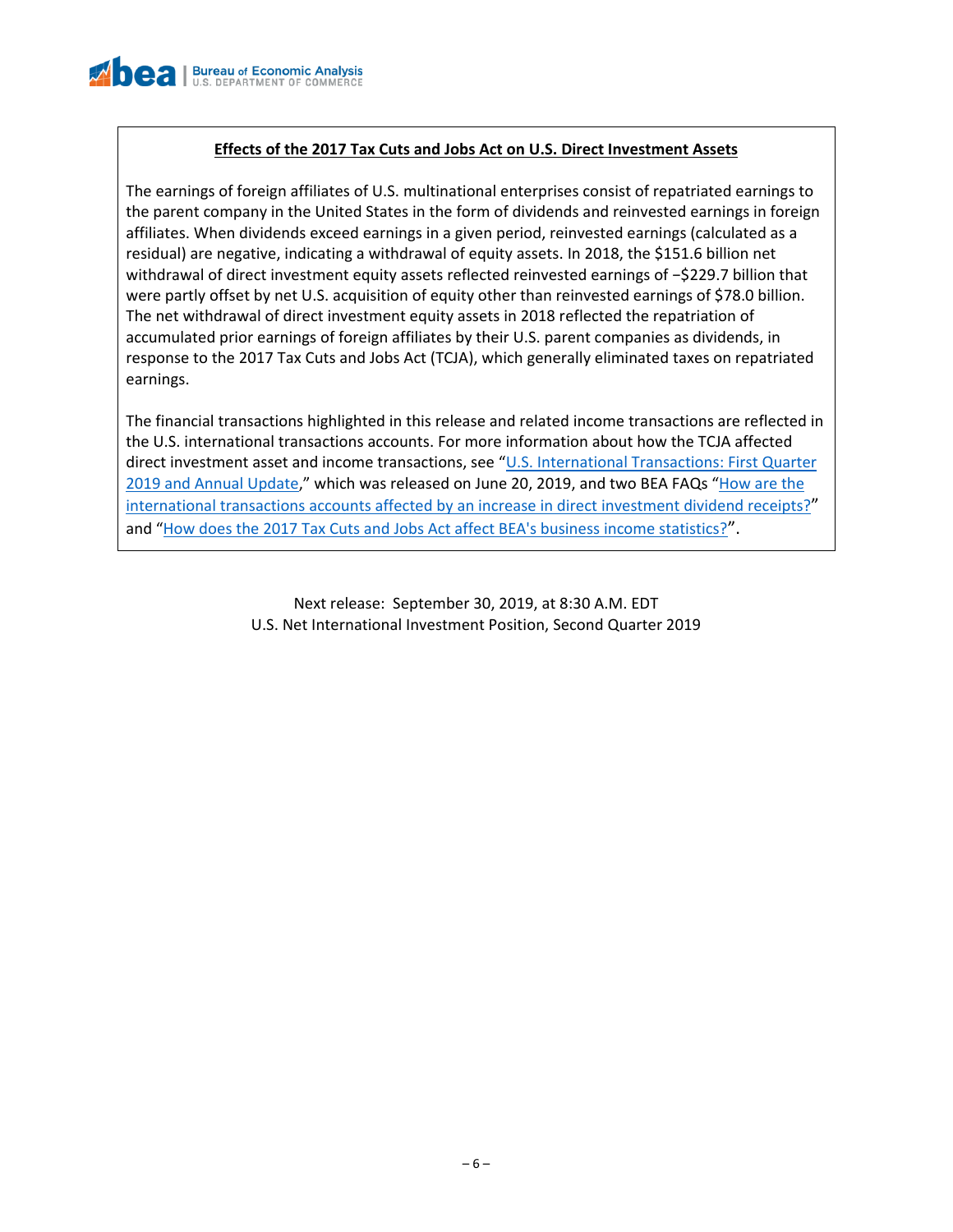# **Additional Information**

#### **Resources**

- Stay informed about BEA developments by reading the BEA [blog](https://www.bea.gov/news/blog), signing up for BEA's email [subscription service,](https://www.bea.gov/_subscribe/) or following BEA on Twitter [@BEA\\_News.](https://www.twitter.com/BEA_News)
- Historical time series for these estimates can be accessed in BEA's [interactive data application.](https://apps.bea.gov/iTable/index_ita.cfm)
- Access BEA data by registering for BEA's Data [application programming interface](https://apps.bea.gov/API/signup/index.cfm) (API).
- For more on BEA's statistics, see our monthly online journal, the *[Survey of Current Business](https://apps.bea.gov/scb/index.htm)*.
- BEA'[s news release schedule.](https://www.bea.gov/news/schedule)
- More information on these international investment position statistics will be provided next month in the *[Survey of Current Business.](https://apps.bea.gov/scb/index.htm)*
- More information on the international investment position accounts and a description of the estimation methods used to compile them is provided i[n U.S. International Economic Accounts:](https://www.bea.gov/resources/methodologies/us-international-economic-accounts-concepts-methods)  [Concepts and Methods.](https://www.bea.gov/resources/methodologies/us-international-economic-accounts-concepts-methods)

#### **Definitions**

The *international investment position (IIP)* is a statistical balance sheet that presents the dollar value of U.S. financial assets and liabilities with respect to foreign residents at a specific point in time. BEA presents IIP statistics at the end of a quarter or year (March, June, September, and December). For the June release, BEA also presents statistics on changes in the yearend position that are disaggregated into financial transactions, price changes, exchange-rate changes, and changes in volume and valuation not included elsewhere (n.i.e.).

The *U.S. net international investment position* is defined as the value of U.S. assets less the value of U.S. liabilities.

*Financial transactions* are transactions between U.S. residents and nonresidents in financial assets and liabilities. They are also recorded in the financial account of the international transactions accounts (ITAs). See **Related Statistics** below.

*Other changes in position* are changes in the value of U.S. assets or liabilities arising from any source besides a financial transaction. Other changes in position include price changes, exchange-rate changes, and changes in volume and valuation not included elsewhere (n.i.e.).

*Price changes (only presented for annual statistics in the June news release)* are changes in the value of an asset or liability due to changes in the market price of a financial instrument.

*Exchange-rate changes (only presented for annual statistics in the June news release)* are changes in the value of foreigncurrency denominated assets and liabilities due to changes in the values of foreign currencies relative to the value of the U.S. dollar.

*Changes in volume and valuation n.i.e. (only presented for annual statistics in the June news release)* reflect changes in position due to year-to-year shifts in the composition of reporting panels, the incorporation of more comprehensive annual and benchmark survey results, and revaluations (holding gains and losses) on assets and liabilities that are not explained by price changes or exchange-rate changes.

*Functional categories* are the primary classification system used in the IIP and in the financial account of the ITAs. The five functional categories are direct investment, portfolio investment, financial derivatives other than reserves, other investment, and reserve assets. While the functional categories are based on features that are relevant for understanding cross-border financial transactions and positions, they also take into account some aspects of the relationship between transactors and the economic motivation for the investment. Within the functional categories, the IIP accounts are classified by type of financial instrument.

*Direct investment* is a category of cross-border investment associated with a resident in one economy having control or a significant degree of influence on the management of an enterprise resident in another economy. Ownership or control of 10 percent or more of the voting securities of an entity in another economy is the threshold for separating direct investment from other types of investment. Direct investment positions include positions in equity and debt instruments. BEA's IIP statistics feature the *[market value](https://apps.bea.gov/international/pdf/market_value.pdf)* measure of direct investment positions, a measure that values owner's equity at current-period prices using indexes of stock market prices.

*Portfolio investment* consists of cross-border positions involving equity and investment fund shares and debt securities, excluding those included in direct investment or reserve assets. Debt securities are classified by original maturity (short term vs. long term at the time of issue).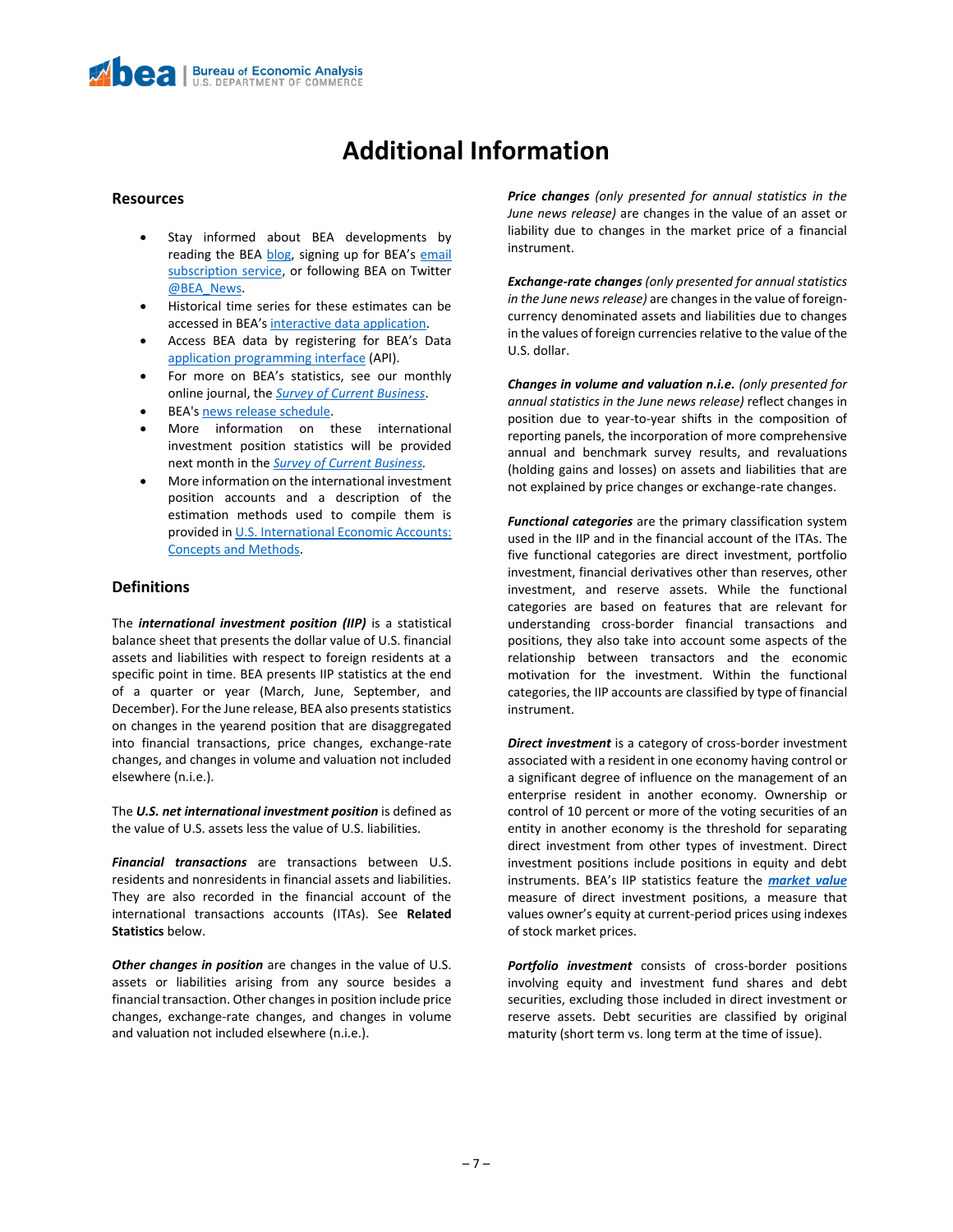

*Financial derivatives other than reserves* consist of crossborder positions arising from financial contracts that are linked to underlying financial instruments, commodities, or indicators. Positions in financial derivatives consist of contracts with positive and negative fair values. A contract with a positive fair value is a U.S. asset and represents the amount that a foreign resident would have to pay to a U.S. counterparty if the contract were terminated or settled. A contract with a negative fair value is a U.S. liability and represents the amount that a U.S. resident would have to pay to a foreign counterparty if the contract were terminated or settled. The gross positive (negative) fair value is the sum across all contracts with positive (negative) fair values. Fair values differ from notional values, which are the underlying amounts used to calculate payments on contracts. Gross positive and gross negative fair values for financial derivatives positions are available separately in table 1. However, transactions and other changes in financial derivatives positions are only available for the net position in financial derivatives. For other changes in position for financial derivatives presented in the June news release, statistics are not separately available for price changes, exchange-rate changes, and changes in volume and valuation n.i.e.

*Other investment* includes cross-border positions other than those included in direct investment, portfolio investment, financial derivatives, and reserve assets. Other investment positions consist of positions in currency and deposits, loans, insurance technical reserves, trade credit and advances, and, for liabilities, special drawing rights allocations.

*Reserve assets* are those external assets that are readily available to and controlled by U.S. monetary authorities for meeting balance of payments financing needs, for intervention in exchange markets to affect the currency exchange rate, and for other related purposes such as maintaining confidence in the currency and the economy and serving as a basis for foreign borrowing. The major published components are monetary gold, International Monetary Fund (IMF) special drawing rights (SDRs), reserve position in the IMF, and other reserve assets.

#### **Release and update schedule**

Preliminary quarterly IIP account statistics are released in March, June, September, and December, approximately 90 days after the end of the reference quarter. These statistics are updated the following quarter to incorporate new and revised source data. Quarterly statistics are open for revision for at least the prior three years in annual updates released in June. Preliminary annual statistics are released in March reflecting positions at the end of the fourth quarter of the previous year. These annual statistics are open for revision for at least the prior three years in subsequent annual updates.

#### **Related statistics**

The IIP statistics comprise one part of a broader set of U.S. international economic accounts that, taken together, provide a comprehensive, integrated and detailed picture of U.S. international economic activities.

The [international transactions accounts](https://www.bea.gov/data/intl-trade-investment/international-transactions) (ITAs) are released quarterly. Financial transactions reported in the financial account of the ITAs are one type of change in position recorded in the IIP. Financial transactions are transactions between U.S. residents and nonresidents for direct investment, portfolio investment, other investment, reserve assets, and financial derivatives.

Statistics o[n direct investment and multinational enterprises](https://apps.bea.gov/iTable/index_MNC.cfm) (MNEs) include annual statistics on the activities of MNEs, detailed annual and quarterly statistics on direct investment, and annual statistics on new investment in the United States.

Statistics on [international services](https://www.bea.gov/data/intl-trade-investment/international-services-expanded) include detailed annual information on trade in services and on services supplied through the channel of direct investment by affiliates of multinational enterprises.

[U.S. international trade in goods and services,](https://www.bea.gov/data/intl-trade-investment/international-trade-goods-and-services) released by BEA and the U.S. Census Bureau, provides monthly statistics on trade in goods and services.

#### **List of News Release Tables**

Table 1. U.S. Net International Investment Position at the End of the Period Table 2. Change in the Yearend U.S. Net International Investment Position Table 3. Updates to the U.S. Net International Investment Position at Yearend, 2016-2018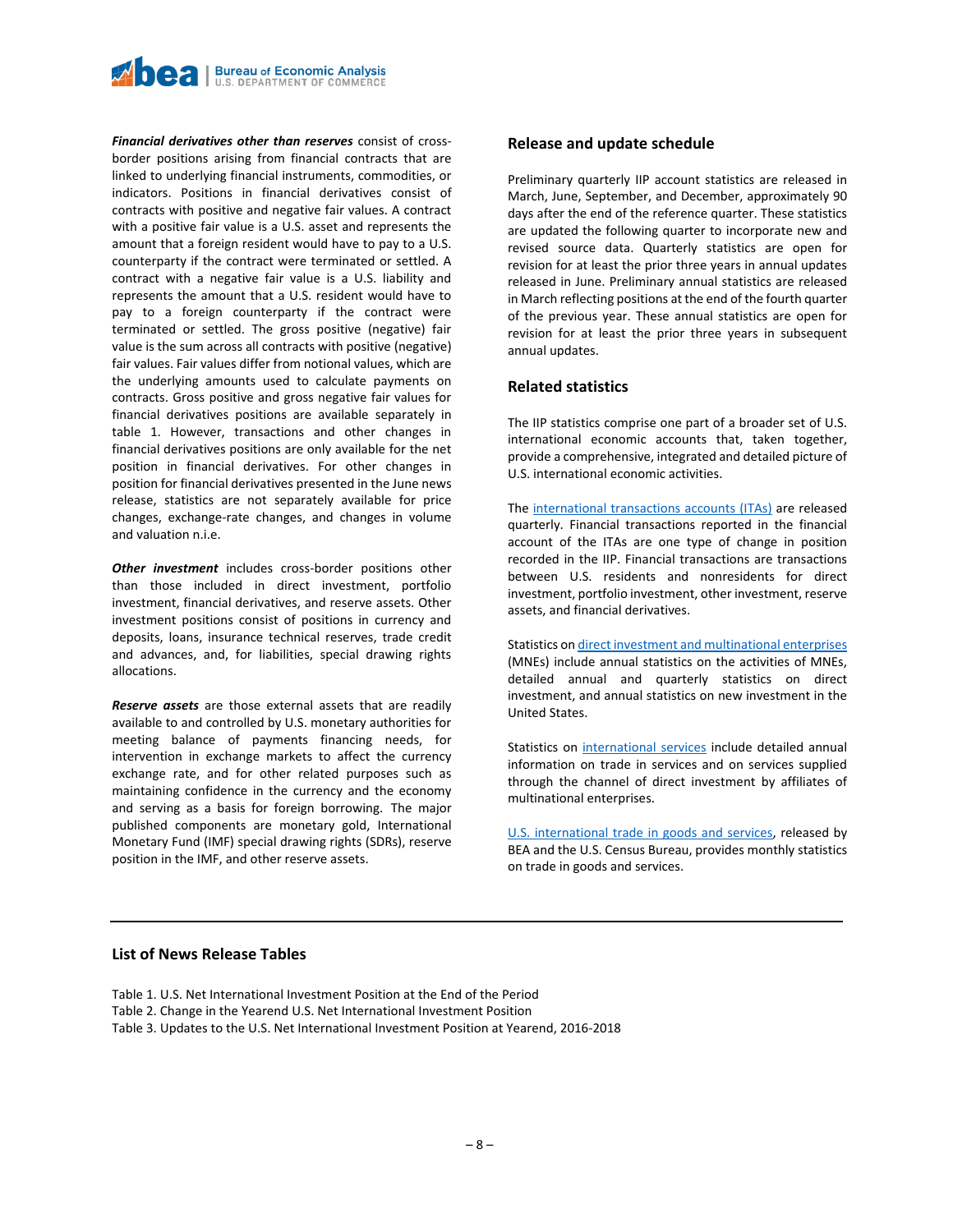

June 26, 2019

#### **Table 1. U.S. Net International Investment Position at the End of the Period**

|      | [Billions of dollars, not seasonally adjusted]                                              |            |                           |                           |            |                               |                           |                       |            |                           |
|------|---------------------------------------------------------------------------------------------|------------|---------------------------|---------------------------|------------|-------------------------------|---------------------------|-----------------------|------------|---------------------------|
|      |                                                                                             | 2017       |                           | 2018                      |            | Change:<br>2019               |                           | Change:<br>2017:IV to |            |                           |
| Line | Type of investment                                                                          | $N^r$      | $\mathbf{I}^{\mathbf{r}}$ | $\mathbb{H}^{\mathbb{Z}}$ | Шſ         | $\mathsf{IV}$ $^{\mathsf{r}}$ | $\mathsf{I}^{\mathsf{p}}$ | 2018:IV to<br>2019:1  | 2018:IV    | Line                      |
| 1    | U.S. net international investment position (line 4 less line 35)                            | $-7,743.2$ | $-7,832.2$                | $-8,905.6$                | $-9,701.0$ | $-9,554.7$                    | $-9,929.1$                | $-374.4$              | $-1,811.5$ | $\mathbf 1$               |
| 2    | Net international investment position excluding financial derivatives (line 5 less line 36) | $-7,780.9$ | $-7,892.3$                | $-8,976.9$                | $-9,767.6$ | $-9,592.4$                    | $-9,959.8$                | $-367.4$              | $-1,811.5$ | $\overline{\mathbf{c}}$   |
| 3    | Financial derivatives other than reserves, net (line 6 less line 37)                        | 37.6       | 60.1                      | 71.3                      | 66.7       | 37.7                          | 30.6                      | $-7.0$                | $(*)$      | $\ensuremath{\mathsf{3}}$ |
| ź    | U.S. assets                                                                                 | 27,772.9   | 27,619.2                  | 26,962.0                  | 27,062.0   | 25,241.5                      | 27,137.6                  | 1,896.1               | $-2,531.4$ | $\overline{\mathbf{4}}$   |
| 5    | Assets excluding financial derivatives (sum of lines 7, 10, 21, and 26)                     | 26,212.0   | 26,096.5                  | 25,436.0                  | 25,614.7   | 23,749.2                      | 25,582.7                  | 1,833.5               | $-2,462.8$ | $\overline{5}$            |
| 6    | Financial derivatives other than reserves, gross positive fair value (line 15)              | 1,560.8    | 1,522.6                   | 1,525.9                   | 1,447.3    | 1,492.3                       | 1,554.9                   | 62.7                  | $-68.5$    | 6                         |
|      | By functional category:                                                                     |            |                           |                           |            |                               |                           |                       |            |                           |
| 7    | Direct investment at market value                                                           | 8,910.0    | 8,593.8                   | 8,421.6                   | 8,488.7    | 7,503.9                       | 8,208.6                   | 704.6                 | $-1,406.1$ | $\overline{7}$            |
| 8    | Equity                                                                                      | 7,645.9    | 7,254.1                   | 7,111.3                   | 7,175.5    | 6,183.9                       | 6,877.0                   | 693.1                 | $-1.462.0$ | $\bf 8$                   |
| 9    | Debt instruments                                                                            | 1,264.1    | 1,339.8                   | 1,310.3                   | 1,313.2    | 1,320.0                       | 1,331.6                   | 11.5                  | 55.9       | 9                         |
| 10   | Portfolio investment                                                                        | 12,571.5   | 12,663.8                  | 12,351.9                  | 12,532.0   | 11,491.4                      | 12,349.3                  | 857.8                 | $-1,080.0$ | 10                        |
| 11   | Equity and investment fund shares                                                           | 9,118.1    | 9,140.0                   | 8,845.1                   | 8,980.9    | 7,996.5                       | 8,729.5                   | 733.0                 | $-1,121.6$ | 11                        |
| 12   | Debt securities                                                                             | 3,453.3    | 3,523.7                   | 3,506.8                   | 3,551.1    | 3,494.9                       | 3,619.8                   | 124.9                 | 41.6       | 12                        |
| 13   | Short term                                                                                  | 640.1      | 673.3                     | 668.5                     | 688.0      | 655.1                         | 671.0                     | 15.9                  | 15.0       | 13                        |
| 14   | Long term                                                                                   | 2,813.2    | 2,850.5                   | 2,838.3                   | 2,863.1    | 2,839.9                       | 2,948.9                   | 109.0                 | 26.6       | 14                        |
| 15   | Financial derivatives other than reserves, gross positive fair value                        | 1,560.8    | 1,522.6                   | 1,525.9                   | 1,447.3    | 1,492.3                       | 1,554.9                   | 62.7                  | $-68.5$    | 15                        |
| 16   | Over-the-counter contracts                                                                  | 1,496.9    | 1,470.6                   | 1,461.7                   | 1,383.9    | 1,433.8                       | 1,495.0                   | 61.2                  | $-63.1$    | 16                        |
| 17   |                                                                                             | 1,063.3    | 1,030.7                   | 967.4                     | 906.8      | 954.3                         |                           | 98.6                  | $-108.9$   | 17                        |
|      | Single-currency interest rate contracts                                                     |            |                           |                           |            |                               | 1,053.0                   |                       |            |                           |
| 18   | Foreign exchange contracts                                                                  | 264.4      | 260.7                     | 334.3                     | 301.5      | 303.5                         | 284.3                     | $-19.2$               | 39.2       | 18                        |
| 19   | Other contracts                                                                             | 169.3      | 179.2                     | 160.1                     | 175.6      | 175.9                         | 157.7                     | $-18.3$               | 6.6        | 19                        |
| 20   | Exchange-traded contracts                                                                   | 63.9       | 52.0                      | 64.2                      | 63.3       | 58.4                          | 60.0                      | 1.5                   | $-5.4$     | 20                        |
| 21   | Other investment                                                                            | 4,280.9    | 4,377.6                   | 4,221.7                   | 4,171.0    | 4,304.8                       | 4,573.1                   | 268.4                 | 23.9       | 21                        |
| 22   | Currency and deposits                                                                       | 1,775.3    | 1,838.0                   | 1,791.2                   | 1,764.4    | 1,826.2                       | 1,843.9                   | 17.7                  | 50.9       | 22                        |
| 23   | Loans                                                                                       | 2,453.8    | 2,488.4                   | 2,377.9                   | 2,356.1    | 2,426.2                       | 2,678.9                   | 252.7                 | $-27.6$    | 23                        |
| 24   | Insurance technical reserves                                                                | n.a.       | n.a                       | n.a                       | n.a.       | n.a                           | n.a.                      | n.a                   | n.a.       | 24                        |
| 25   | Trade credit and advances                                                                   | 51.8       | 51.2                      | 52.5                      | 50.4       | 52.4                          | 50.4                      | $-1.9$                | 0.6        | 25                        |
| 26   | Reserve assets                                                                              | 449.7      | 461.3                     | 440.9                     | 423.0      | 449.1                         | 451.7                     | 2.6                   | $-0.6$     | 26                        |
| 27   | Monetary gold                                                                               | 337.6      | 346.2                     | 327.0                     | 310.5      | 334.5                         | 337.7                     | 3.3                   | $-3.1$     | 27                        |
| 28   | Special drawing rights                                                                      | 51.9       | 53.0                      | 51.3                      | 50.9       | 50.8                          | 50.8                      | $(*)$                 | $-1.1$     | 28                        |
| 29   | Reserve position in the International Monetary Fund                                         | 17.6       | 17.9                      | 20.5                      | 20.0       | 22.0                          | 22.1                      | 0.1                   | 4.4        | 29                        |
| 30   | Other reserve assets                                                                        | 42.6       | 44.3                      | 42.2                      | 41.6       | 41.8                          | 41.1                      | $-0.7$                | $-0.8$     | 30                        |
| 31   | Currency and deposits                                                                       | 25.6       | 27.4                      | 27.9                      | 27.7       | 27.3                          | 27.4                      | 0.1                   | 1.7        | 31                        |
| 32   | Securities                                                                                  | 17.0       | 16.9                      | 14.3                      | 13.9       | 14.5                          | 13.7                      | $-0.7$                | $-2.5$     | 32                        |
| 33   | <b>Financial derivatives</b>                                                                | .          | .                         | .                         | .          | .                             | .                         | .                     | $\cdots$   | 33                        |
| 34   | Other claims                                                                                | 0.0        | 0.0                       | 0.0                       | 0.0        | 0.0                           | 0.0                       | 0.0                   | 0.0        | 34                        |
| 35   | U.S. liabilities                                                                            | 35,516.1   | 35,451.4                  | 35,867.6                  | 36,762.9   | 34,796.2                      | 37,066.7                  | 2,270.5               | $-719.9$   | 35                        |
| 36   | Liabilities excluding financial derivatives (sum of lines 38, 41, and 56)                   | 33,992.9   | 33,988.9                  | 34,412.9                  | 35,382.3   | 33,341.6                      | 35,542.4                  | 2,200.8               | $-651.3$   | 36                        |
| 37   | Financial derivatives other than reserves, gross negative fair value (line 50)              | 1,523.2    | 1,462.5                   | 1,454.7                   | 1,380.6    | 1,454.6                       | 1,524.3                   | 69.7                  | $-68.6$    | 37                        |
|      | By functional category:                                                                     |            |                           |                           |            |                               |                           |                       |            |                           |
| 38   | Direct investment at market value                                                           | 8,925.5    | 8,830.5                   | 9,004.2                   | 9,605.6    | 8,483.3                       | 9,441.4                   | 958.0                 | $-442.1$   | 38                        |
| 39   | Equity                                                                                      | 7,132.8    | 7,064.2                   | 7,271.9                   | 7,854.4    | 6,797.3                       | 7,723.5                   | 926.2                 | $-335.6$   | 39                        |
| 40   | Debt instruments                                                                            | 1,792.6    | 1,766.3                   | 1,732.3                   | 1,751.2    | 1,686.1                       | 1,717.9                   | 31.8                  | $-106.6$   | 40                        |
| 41   | Portfolio investment                                                                        | 19,398.3   | 19,391.5                  | 19,461.2                  | 19,859.1   | 18,715.8                      | 19,842.0                  | 1,126.1               | $-682.5$   | 41                        |
| 42   | Equity and investment fund shares                                                           | 7,941.6    | 7,980.9                   | 8,144.3                   | 8,530.7    | 7,420.2                       | 8,153.0                   | 732.7                 | $-521.3$   | 42                        |
| 43   | Debt securities                                                                             | 11,456.7   | 11,410.5                  | 11,316.9                  | 11,328.3   | 11,295.6                      | 11,689.0                  | 393.4                 | $-161.1$   | 43                        |
| 44   | Short term                                                                                  | 953.5      | 985.8                     | 1,022.4                   | 969.0      | 981.9                         | 1,003.9                   | 22.0                  | 28.4       | 44                        |
| 45   | Treasury bills and certificates                                                             | 703.1      | 717.2                     | 750.7                     | 715.6      | 745.8                         | 763.8                     | 18.0                  | 42.6       | 45                        |
| 46   | Other short-term securities                                                                 | 250.3      | 268.6                     | 271.6                     | 253.5      | 236.1                         | 240.1                     | 4.0                   | $-14.2$    | 46                        |
| 47   | Long term                                                                                   | 10,503.2   | 10,424.8                  | 10,294.5                  | 10,359.3   | 10,313.7                      | 10,685.1                  | 371.4                 | $-189.6$   | 47                        |
| 48   | Treasury bonds and notes                                                                    | 5,508.1    | 5,506.3                   | 5,474.3                   | 5,510.3    | 5,519.1                       | 5,709.6                   | 190.5                 | 11.0       | 48                        |
| 49   | Other long-term securities                                                                  | 4,995.1    | 4,918.5                   | 4,820.2                   | 4,849.0    | 4,794.6                       | 4,975.5                   | 180.9                 | $-200.5$   | 49                        |
| 50   | Financial derivatives other than reserves, gross negative fair value                        | 1,523.2    | 1,462.5                   | 1,454.7                   | 1,380.6    | 1,454.6                       | 1,524.3                   | 69.7                  | $-68.6$    | 50                        |
| 51   | Over-the-counter contracts                                                                  | 1,461.0    | 1,414.1                   | 1,395.1                   | 1,324.2    | 1,394.6                       | 1,465.2                   | 70.7                  | $-66.5$    | $51$                      |
| 52   | Single-currency interest rate contracts                                                     | 1,020.7    | 980.9                     | 919.7                     | 856.3      | 922.0                         | 1,032.1                   | 110.1                 | $-98.7$    | 52                        |
| 53   | Foreign exchange contracts                                                                  | 268.7      | 261.7                     | 316.7                     | 290.4      | 298.9                         | 277.0                     | $-22.0$               | 30.3       | 53                        |
| 54   | Other contracts                                                                             | 171.6      | 171.5                     | 158.7                     | 177.5      | 173.6                         | 156.2                     | $-17.4$               | 2.0        | 54                        |
| 55   | Exchange-traded contracts                                                                   | 62.1       | 48.4                      | 59.6                      | 56.4       | 60.0                          | 59.1                      | $-1.0$                | $-2.1$     | 55                        |
| 56   | Other investment                                                                            | 5,669.2    | 5,766.9                   | 5,947.5                   | 5,917.6    | 6,142.4                       | 6,259.1                   | 116.7                 | 473.2      | 56                        |
| 57   | Currency and deposits                                                                       | 3,228.4    | 3,222.7                   | 3,160.0                   | 3,152.6    | 3,255.4                       | 3,222.6                   | $-32.8$               | 27.1       | 57                        |
| 58   | Loans                                                                                       | 2,206.7    | 2,299.8                   | 2,540.2                   | 2,516.0    | 2,639.1                       | 2,782.1                   | 143.0                 | 432.4      | 58                        |
| 59   | Insurance technical reserves                                                                | n.a.       | n.a.                      | n.a.                      | n.a.       | n.a.                          | n.a.                      | n.a.                  | n.a.       | 59                        |
| 60   | Trade credit and advances                                                                   | 183.9      | 193.1                     | 197.5                     | 199.7      | 198.8                         | 205.3                     | 6.5                   | 14.9       | 60                        |
| 61   | Special drawing rights allocations                                                          | 50.3       | 51.3                      | 49.7                      | 49.3       | 49.1                          | 49.0                      | $-0.1$                | $-1.2$     | 61                        |

p Preliminary r Revised n.a. Not available ..... Not applicable (\*) Value between zero and +/- \$50 million.

Note: Details may not add to totals because of rounding. Source: U.S. Bureau of Economic Analysis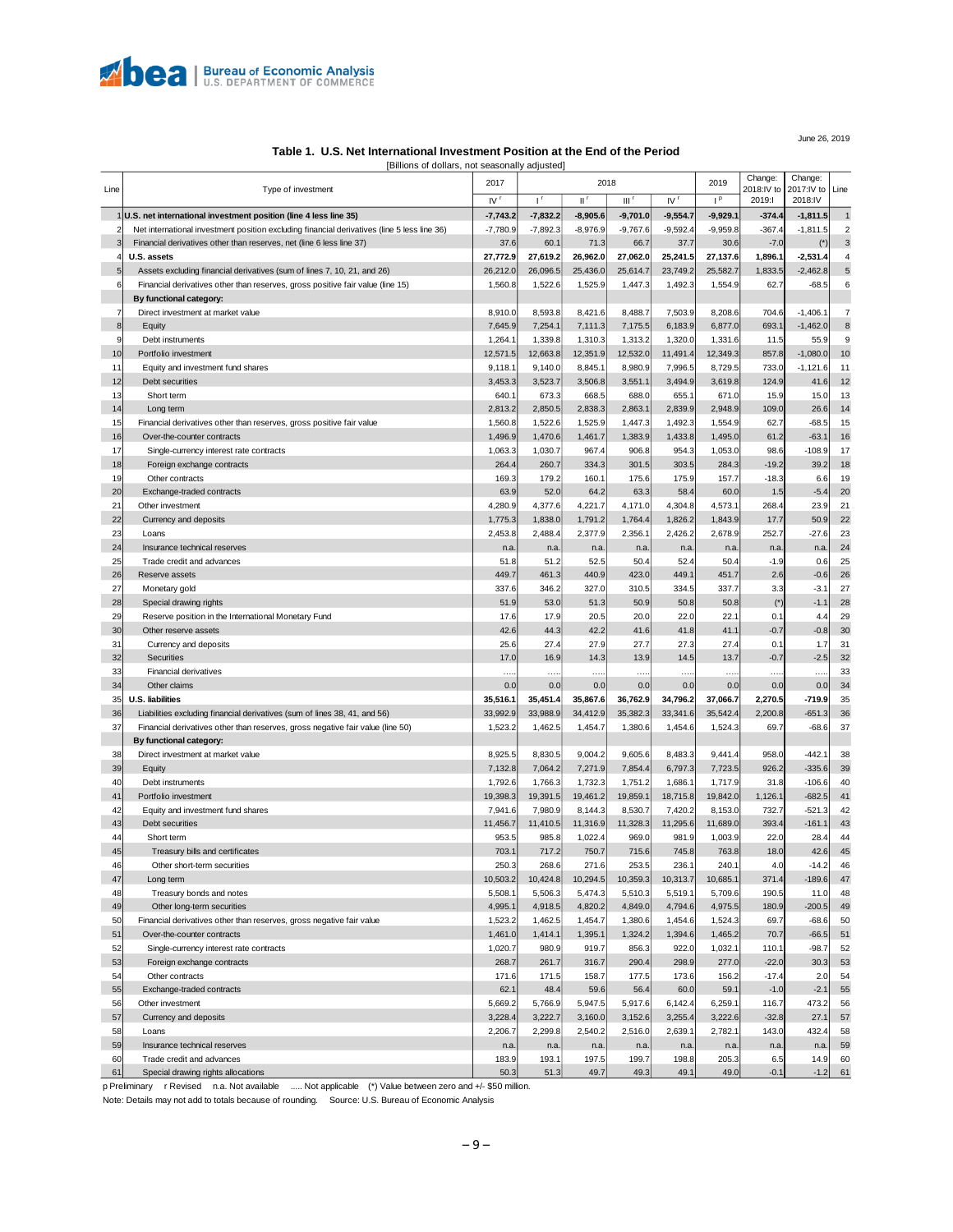

#### **Table 2. Change in the Yearend U.S. Net International Investment Position**

June 26, 2019

| Table 2. Change in the Teareng O.S. Net international investment Fosition |  |
|---------------------------------------------------------------------------|--|
| <b>IRillions of dollars1</b>                                              |  |

|                |                                                                                             |                      | Change in position in 2018<br>Attributable to: |                |                     |                |                           |                       |            |                         |
|----------------|---------------------------------------------------------------------------------------------|----------------------|------------------------------------------------|----------------|---------------------|----------------|---------------------------|-----------------------|------------|-------------------------|
|                |                                                                                             | Yearend<br>position, | Total                                          |                |                     |                | Other changes in position |                       | Yearend    |                         |
| Line           | Type of investment                                                                          |                      |                                                |                |                     |                |                           | Changes in            | position,  | Line                    |
|                |                                                                                             | 2017'                |                                                | Financial      |                     | Price          | Exchange-                 | volume and            | 2018'      |                         |
|                |                                                                                             |                      |                                                | transactions   | Total               | changes        | rate                      | valuation             |            |                         |
|                |                                                                                             |                      |                                                |                |                     |                | changes <sup>1</sup>      | $n.i.e.$ <sup>2</sup> |            |                         |
|                | U.S. net international investment position (line 4 less line 35)                            | $-7,743.2$           | $-1,811.5$                                     | $-445.5$       | $-1,366.0$          | (2)            | $4$                       | $4$                   | $-9.554.7$ | $\mathbf{1}$            |
|                |                                                                                             |                      |                                                |                |                     |                |                           |                       |            |                         |
| 2              | Net international investment position excluding financial derivatives (line 5 less line 36) | $-7,780.9$           | $-1,811.5$                                     | $-424.8$       | $-1,386.8$          | $-389.9$       | $-663.3$                  | $-333.5$              | $-9,592.4$ | $\overline{\mathbf{c}}$ |
| 3              | Financial derivatives other than reserves, net (line 6 less line 37) <sup>3</sup>           | 37.6                 | $(\check{ } )$                                 | $-20.7$        | 20.8                | $(^4)$         | $(^{4})$                  | $4$                   | 37.7       | $\mathsf 3$             |
|                | U.S. assets                                                                                 | 27,772.9             | $-2,531.4$                                     | (3)            | (3)                 | (3)            | (3)                       | (3)                   | 25,241.5   | 4                       |
| -5             | Assets excluding financial derivatives (sum of lines 7, 10, 21, and 26)                     | 26,212.0             | $-2,462.8$                                     | 310.8          | $-2,773.7$          | $-2,035.9$     | $-719.0$                  | $-18.8$               | 23,749.2   | $\sqrt{5}$              |
| 6              | Financial derivatives other than reserves, gross positive fair value (line 15)              | 1,560.8              | $-68.5$                                        | $(^3)$         | $^{\left(3\right)}$ | $(^3)$         | $(^3)$                    | $(^3)$                | 1,492.3    | 6                       |
|                | By functional category:                                                                     |                      |                                                |                |                     |                |                           |                       |            |                         |
| $\overline{7}$ | Direct investment at market value                                                           | 8,910.0              | $-1,406.$                                      | $-78.5$        | $-1,327.6$          | $-1,043.0$     | $-252.9$                  | $-31.6$               | 7,503.9    | $\overline{7}$          |
|                |                                                                                             |                      |                                                |                |                     |                |                           |                       |            |                         |
| 8              | Equity                                                                                      | 7,645.9              | $-1,462.0$                                     | $-151.6$       | $-1,310.4$          | $-1,043.0$     | $-252.9$                  | $-14.4$               | 6,183.9    | 8                       |
| g              | Debt instruments                                                                            | 1,264.1              | 55.9                                           | 73.2           | $-17.2$             | $\cdots$       | .                         | $-17.2$               | 1,320.0    | 9                       |
| 10             | Portfolio investment                                                                        | 12,571.5             | $-1,080.0$                                     | 334.0          | $-1,414.1$          | $-989.7$       | $-433.2$                  | 8.9                   | 11,491.4   | 10                      |
| 11             | Equity and investment fund shares                                                           | 9,118.1              | $-1,121.6$                                     | 194.1          | $-1,315.7$          | $-925.0$       | $-397.9$                  | 7.2                   | 7,996.5    | 11                      |
| 12             | Debt securities                                                                             | 3,453.3              | 41.6                                           | 139.9          | $-98.3$             | $-64.7$        | $-35.3$                   | 1.7                   | 3,494.9    | 12                      |
| 13             | Short term                                                                                  | 640.1                | 15.0                                           | 16.3           | $-1.4$              |                | $-1.4$                    | 0.0                   | 655.1      | 13                      |
| 14             | Long term                                                                                   | 2,813.2              | 26.6                                           | 123.6          | $-97.0$             | $-64.7$        | $-34.0$                   | 1.7                   | 2,839.9    | 14                      |
| 15             | Financial derivatives other than reserves, gross positive fair value                        | 1,560.8              | $-68.5$                                        | $\binom{3}{ }$ | $^{\circ}$          | (3)            | (3)                       | $(^3)$                | 1,492.3    | 15                      |
| 16             | Over-the-counter contracts                                                                  | 1,496.9              | $-63.1$                                        | $(^3)$         | $(3)$               | (3)            | (3)                       | $(^3)$                | 1,433.8    | 16                      |
| 17             |                                                                                             | 1,063.3              | $-108.9$                                       | $(^3)$         | $(^3)$              |                | $(^3)$                    | $(^3)$                |            | 17                      |
|                | Single-currency interest rate contracts                                                     |                      |                                                |                |                     | (3)            |                           |                       | 954.3      |                         |
| 18             | Foreign exchange contracts                                                                  | 264.4                | 39.2                                           | $\binom{3}{ }$ | $\binom{3}{ }$      | $\binom{3}{ }$ | $\binom{3}{ }$            | $(^3)$                | 303.5      | - 18                    |
| 19             | Other contracts                                                                             | 169.3                | 6.6                                            | $\binom{3}{ }$ | $^{\circ}$          | $\binom{3}{ }$ | $\binom{3}{ }$            | $(^3)$                | 175.9      | 19                      |
| 20             | Exchange-traded contracts                                                                   | 63.9                 | $-5.4$                                         | $(^3)$         | $\binom{3}{ }$      | $(^3)$         | (3)                       | $(^3)$                | 58.4       | 20                      |
| 21             | Other investment                                                                            | 4,280.9              | 23.9                                           | 50.3           | $-26.4$             | .              | $-30.4$                   | 4.0                   | 4,304.8    | 21                      |
| 22             | Currency and deposits                                                                       | 1,775.3              | 50.9                                           | 71.8           | $-20.9$             | .              | $-19.6$                   | $-1.3$                | 1,826.2    | 22                      |
| 23             | Loans                                                                                       | 2,453.8              | $-27.6$                                        | $-22.4$        | $-5.2$              |                | $-10.5$                   | 5.3                   | 2,426.2    | 23                      |
| 24             | Insurance technical reserves                                                                | n.a.                 | n.a.                                           | n.a            | n.a.                | n.a            | n.a.                      | n.a.                  | n.a.       | 24                      |
| 25             | Trade credit and advances                                                                   | 51.8                 | 0.6                                            | 0.9            | $-0.3$              |                | $-0.3$                    | 0.0                   | 52.4       | 25                      |
| 26             | Reserve assets                                                                              | 449.7                | $-0.6$                                         | 5.0            | $-5.6$              | $-3.1$         | $-2.5$                    | 0.0                   | 449.1      | 26                      |
|                |                                                                                             |                      |                                                |                |                     |                |                           |                       |            |                         |
| 27             | Monetary gold                                                                               | 337.6                | $-3.1$                                         | 0.0            | $-3.1$              | $-3.1$         |                           | 0.0                   | 334.5      | 27                      |
| 28             | Special drawing rights                                                                      | 51.9                 | $-1.1$                                         | 0.2            | $-1.2$              | .              | $-1.2$                    | 0.0                   | 50.8       | 28                      |
| 29             | Reserve position in the International Monetary Fund                                         | 17.6                 | 4.4                                            | 4.8            | $-0.4$              | .              | $-0.4$                    | 0.0                   | 22.0       | 29                      |
| 30             | Other reserve assets                                                                        | 42.6                 | $-0.8$                                         | $($ *)         | $-0.8$              | 0.0            | $-0.8$                    | 0.0                   | 41.8       | 30                      |
| 31             | Currency and deposits                                                                       | 25.6                 | 1.7                                            | $($ *)         | 1.7                 | .              | $-0.2$                    | 1.9                   | 27.3       | 31                      |
| 32             | Securities                                                                                  | 17.0                 | $-2.5$                                         | $($ *)         | $-2.5$              | 0.0            | $-0.6$                    | $-1.9$                | 14.5       | 32                      |
| 33             | Financial derivatives                                                                       |                      |                                                |                |                     | .              |                           |                       |            | 33                      |
| 34             | Other claims                                                                                | 0.0                  | 0.0                                            | 0.0            | 0.0                 |                | 0.0                       | 0.0                   | 0.0        | 34                      |
| 35             | U.S. liabilities                                                                            | 35,516.1             | $-719.9$                                       | (3)            | (3)                 | (3)            | (3)                       | (3)                   | 34,796.2   | 35                      |
| 36             | Liabilities excluding financial derivatives (sum of lines 38, 41, and 56)                   | 33,992.9             | $-651.3$                                       | 735.6          | $-1,386.9$          | $-1,646.0$     | $-55.7$                   | 314.8                 | 33,341.6   | 36                      |
| 37             |                                                                                             |                      |                                                | $\binom{3}{ }$ | $\binom{3}{2}$      | $\binom{3}{ }$ | $\binom{3}{ }$            | $(^3)$                |            | 37                      |
|                | Financial derivatives other than reserves, gross negative fair value (line 50)              | 1,523.2              | $-68.6$                                        |                |                     |                |                           |                       | 1,454.6    |                         |
|                | By functional category:                                                                     |                      |                                                |                |                     |                |                           |                       |            |                         |
| 38             | Direct investment at market value                                                           | 8,925.5              | $-442.1$                                       | 258.4          | $-700.5$            | $-653.3$       | .                         | $-47.2$               | 8,483.3    | 38                      |
| 39             | Equity                                                                                      | 7,132.8              | $-335.6$                                       | 357.2          | $-692.7$            | $-653.3$       | .                         | $-39.4$               | 6,797.3    | 39                      |
| 40             | Debt instruments                                                                            | 1,792.6              | $-106.6$                                       | $-98.8$        | $-7.8$              |                | .                         | $-7.8$                | 1,686.1    | 40                      |
| 41             | Portfolio investment                                                                        | 19,398.3             | $-682.5$                                       | 315.7          | $-998.1$            | $-992.7$       | $-35.1$                   | 29.6                  | 18,715.8   | 41                      |
| 42             | Equity and investment fund shares                                                           | 7,941.6              | $-521.3$                                       | 142.4          | $-663.7$            | $-667.8$       |                           | 4.1                   | 7,420.2    | 42                      |
| 43             | Debt securities                                                                             | 11,456.7             | $-161.1$                                       | 173.3          | $-334.4$            | $-324.8$       | $-35.1$                   | 25.4                  | 11,295.6   | 43                      |
| 44             | Short term                                                                                  | 953.5                | 28.4                                           | 28.1           | 0.3                 |                | 0.3                       | 0.0                   | 981.9      | 44                      |
| 45             | Treasury bills and certificates                                                             | 703.1                | 42.6                                           | 42.6           | 0.0                 |                | .                         | 0.0                   | 745.8      | 45                      |
| 46             | Other short-term securities                                                                 | 250.3                | $-14.2$                                        | $-14.5$        | 0.3                 |                | 0.3                       | 0.0                   | 236.1      | 46                      |
| 47             | Long term                                                                                   | 10,503.2             | $-189.6$                                       | 145.2          | $-334.7$            | $-324.8$       | $-35.4$                   | 25.4                  | 10,313.7   | 47                      |
|                |                                                                                             |                      |                                                |                |                     |                |                           |                       |            |                         |
| 48             | Treasury bonds and notes                                                                    | 5,508.1              | 11.0                                           | 72.2           | $-61.2$             | $-61.5$        | .                         | 0.3                   | 5,519.1    | 48                      |
| 49             | Other long-term securities                                                                  | 4,995.1              | -200.5                                         | 73.0           | $-273.5$            | $-263.4$       | $-35.4$                   | 25.2                  | 4,794.6    | - 49                    |
| 50             | Financial derivatives other than reserves, gross negative fair value                        | 1,523.2              | $-68.6$                                        | $\binom{3}{ }$ | $^{\circ}$          | (3)            | $\binom{3}{ }$            | $\binom{3}{ }$        | 1,454.6    | 50                      |
| 51             | Over-the-counter contracts                                                                  | 1,461.0              | $-66.5$                                        | $\binom{3}{ }$ | $3$                 | $\binom{3}{ }$ | $\binom{3}{ }$            | $\binom{3}{ }$        | 1,394.6    | ${\bf 51}$              |
| 52             | Single-currency interest rate contracts                                                     | 1,020.7              | $-98.7$                                        | $(^3)$         | $3$                 | $(^3)$         | $(^3)$                    | $(^3)$                | 922.0      | 52                      |
| 53             | Foreign exchange contracts                                                                  | 268.7                | 30.3                                           | $\binom{3}{ }$ | $\binom{3}{ }$      | $\binom{3}{ }$ | $\binom{3}{ }$            | $\binom{3}{ }$        | 298.9      | 53                      |
| 54             | Other contracts                                                                             | 171.6                | 2.0                                            | $\binom{3}{ }$ | $\binom{3}{2}$      | $\binom{3}{ }$ | $\binom{3}{ }$            | $\binom{3}{ }$        | 173.6      | 54                      |
| 55             | Exchange-traded contracts                                                                   | 62.1                 | $-2.1$                                         | (3)            | $(^3)$              | $(^3)$         | $3$                       | $3$                   | 60.0       | 55                      |
| 56             | Other investment                                                                            | 5,669.2              | 473.2                                          | 161.5          | 311.7               | .              | $-20.6$                   | 332.3                 | 6,142.4    | 56                      |
| 57             | Currency and deposits                                                                       | 3,228.4              | 27.1                                           | 32.3           | $-5.3$              | .              | $-5.3$                    | 0.0                   | 3,255.4    | 57                      |
| 58             | Loans                                                                                       | 2,206.7              | 432.4                                          | 114.1          | 318.4               | .              | $-14.0$                   | 332.3                 | 2,639.1    | 58                      |
| 59             | Insurance technical reserves                                                                |                      | n.a.                                           |                | n.a.                | n.a.           |                           |                       |            | 59                      |
|                |                                                                                             | n.a.                 |                                                | n.a.           |                     |                | n.a.                      | n.a.                  | n.a.       |                         |
| 60             | Trade credit and advances<br>Special drawing rights allocation                              | 183.9<br>50 S        | 14.9                                           | 15.1<br>n r    | $-0.2$              |                | $-0.2$                    | 0.0                   | 198.8      | 60                      |

61 Special drawing rights allocations 50.3 -1.2 0.0 -1.2 ….. -1.2 0.0 49.1 61 r Revised n.a. Not available ..... Not applicable (\*) Value between zero and +/- \$50 million. 1. Represents gains or losses on foreign-currency-denominated assets and liabilities due to their revaluation at current exchange rates.

2. Changes in volume and valuation n.i.e. (not included elsewhere) includes changes due to year-to-year shifts in the composition of reporting panels and to the incorporation of more comprehensive<br>survey results. Also incl

changes.<br>3. Financial transactions and other changes in financial derivatives positions are available only on a net basis, which is shown on line 3; they are not separately available for gross positive fair values<br>and gros

4. Data are not separately available for price changes, exchange-rate changes, and changes in volume and valuation n.i.e.

Note: Details may not add to totals because of rounding. Source: U.S. Bureau of Economic Analysis